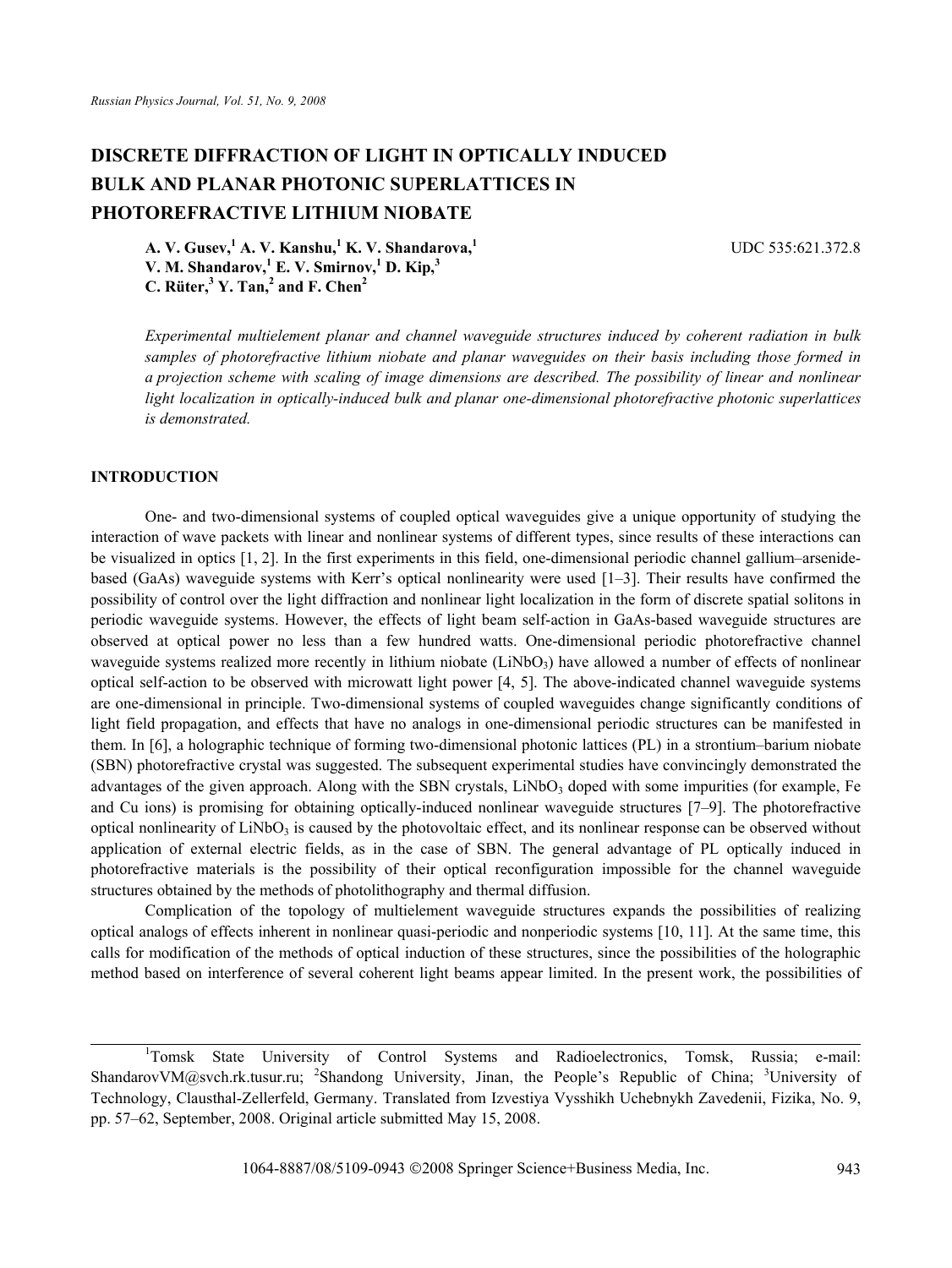projection and holographic schemes of photorefractive PL optically induced in bulk LiNbO<sub>3</sub> samples and in planar waveguides based on them are demonstrated experimentally together with the special features of the linear and nonlinear discrete light diffraction effects in one-dimensional optically-induced quasi-periodic waveguide systems (photonic superlattices (PSL)).

The photorefractive effect enables modulation of the refractive index of the material to be preformed upon exposure to a spatially nonuniform light field. By this method, it is possible to produce waveguide optical structures with a required topology in bulk samples and planar optical waveguides [7, 8, 12]. The standard holographic technology allows only harmonic modulation of the refractive index of the medium to be obtained. Complication of the topology of optically induced SBN waveguide structures is achieved by significant complication of optical interference schemes for more than two light beams [13, 14]. For LiNbO<sub>3</sub>, this problem is slightly simplified, since its slow photorefractive response allows multistep processes of subsequent formation of several PL to be used [12]. In the case of forming PL in plane waveguides, periodic and nonperiodic channel waveguide structures can be induced using coherent or incoherent radiation and amplitude transparencies placed on the waveguide surface [15]. Under illumination of the transparency, the diffraction effects are manifested at distances exceeding the thickness of the waveguide layer typically equal to several micrometers. Thus, the topology of channel structures induced in a planar waveguide is determined by the topology of the transparency [15]. The projection method consists in forming an image of the amplitude transparency on a photosensitive surface or in the volume of a medium with an optical system that allows the image sizes to be scaled. This method possesses better flexibility in comparison with the contact and holographic methods. It allows both periodic and nonperiodic waveguide structures to be formed in a photosensitive medium with variable characteristic sizes of structural elements using the same amplitude transparency.

### **EXPERIMENTAL SAMPLES**

In our experiments, one-dimensional PL and PSL were formed in bulk LiNbO<sub>3</sub>: Fe and LiNbO<sub>3</sub>: Cu samples and in planar LiNbO<sub>3</sub>: Ti: Fe and LiNbO<sub>3</sub>: Fe:  $H^+$  waveguides. The bulk LiNbO<sub>3</sub> samples of congruent composition were doped during crystal growth; the Fe concentration for them varied from 0.005 to 0.1 wt.%, and the Cu concentration was 0.02 wt.%. The planar waveguides were formed in nominally pure LiNbO<sub>3</sub> or LiNbO<sub>3</sub>: Fe plates of *X*-cut by two ways. The first included diffusion of titanium (Ti) from the film 10–12 nm thick deposited on the surface of the nominally pure LiNbO<sub>3</sub> plate by the method of vacuum evaporation. Diffusion occurred in air at  $T = 1000^{\circ}$ C for two hours [12, 16]. As a result, a waveguide layer with a thickness of about 2.5 μm was formed on the substrate surface. Under these conditions, the increase in the extraordinary refractive index on the waveguide surface was  $\sim$ 2·10<sup>-3</sup>. To modify the photorefractive properties of the waveguide region, the substrates were then doped by Fe ions by thermal diffusion from the film having the thickness from 10 to 60 nm at the same temperature for 20–40 h. The Fe diffusion depth exceeded 20  $\mu$ m, and its concentration in the waveguide with a thickness of  $\sim$ 2.5  $\mu$ m remained virtually unchanged. The waveguides so prepared provided propagation of the single TE-wave mode on the wavelength  $\lambda$  = 532 nm.

The second group of waveguide samples was prepared in LiNbO3: Fe (0.1 wt.%) plates of *X*-cut by implantation of protons from an ion beam with 500 keV energy and dose of  $10^{17}$  cm<sup>2</sup> [15]. After implantation, the samples were annealed in air at  $T = 400^{\circ}$ C for 30 min to eliminate point defects and color centers formed in the process of ion implantation. For ion-implanted waveguides, the shape of the refractive index profile was close to a step-like one. In many cases, including implantation of protons into LiNbO<sub>3</sub>, the waveguide effect was caused by the layer with disturbed crystal structure and reduced refractive index formed at a certain distance from the irradiated surface. The mode structure and optical losses in the LiNbO<sub>3</sub>: Fe:  $H^+$  waveguides were studied with the help of a prisma-coupling element ( $\lambda$  = 633 nm). For these parameters of the proton implantation process, two TE modes were propagated in the waveguide. Losses for the TE<sub>0</sub> mode did not exceed 1 dB/cm, the TE<sub>1</sub> mode was a leaky wave, and its losses were caused by light tunneling from the waveguide to the substrate through a barrier layer and exceeded 20 dB/cm. The ТМ modes of light propagation along the *Y* axis were not supported in these waveguides.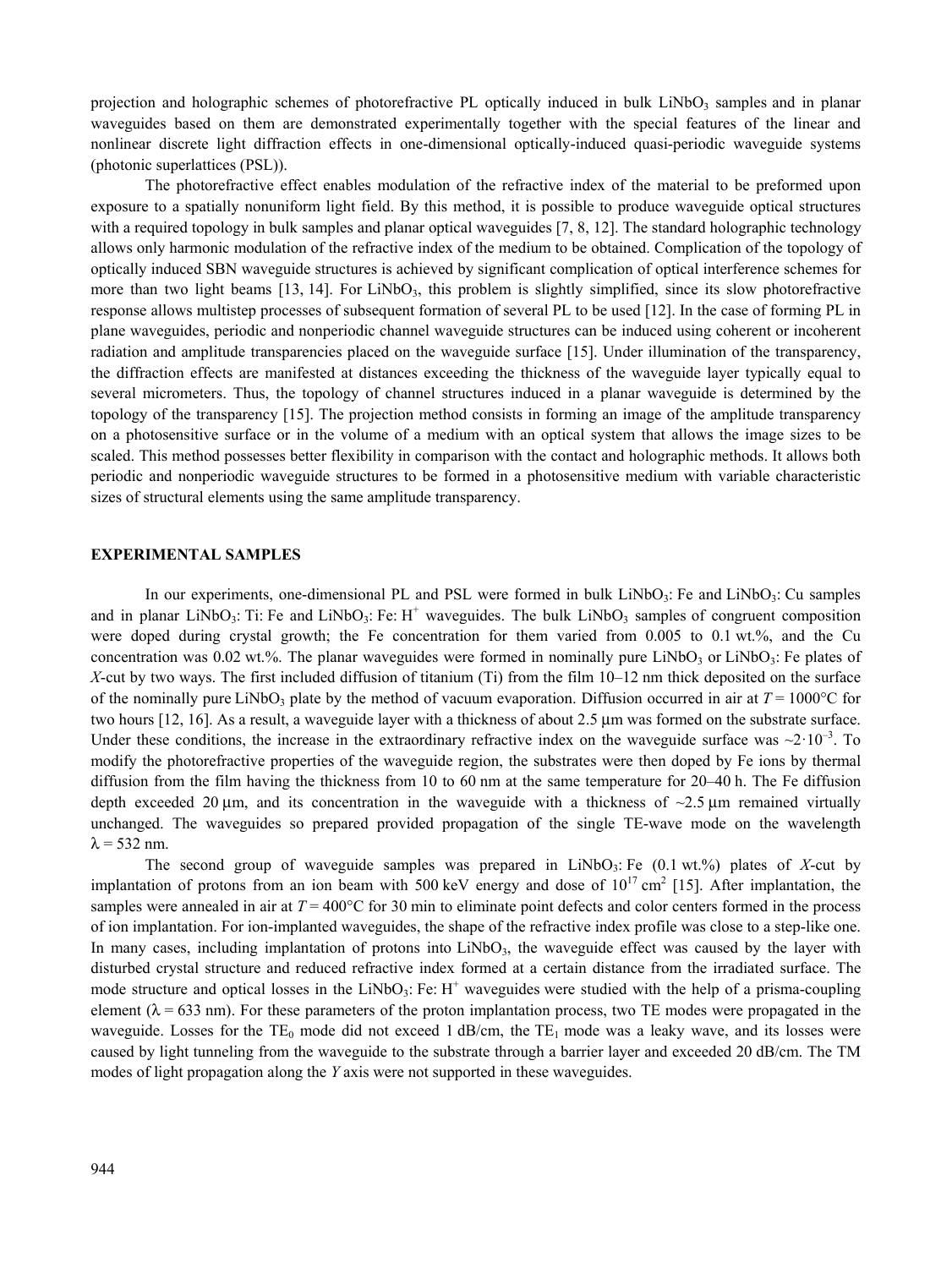

Fig. 1. Scheme of the experiment on projection PL formation in  $LiNbO<sub>3</sub>$ samples comprising a laser (Las), a collimator (Col), an amplitude transparency  $(AM)$ , a cylindrical lens  $(CL)$ , and a  $LiNbO<sub>3</sub>$  sample  $(LN)$ .

#### **PROJECTION SCHEME OF PL FORMATION**

Holographic two-beam [7], contact [15], and projection technologies were used to form PL and PSL in bulk samples and planar waveguides in our experiments. Figure 1 shows the scheme of our experiment for projection PL formation. An LCS-DTL-317 cw solid-state laser (Las) with frequency doubling  $(\lambda = 532 \text{ nm})$  with output radiation power of 50 mW) was used as a light source. A collimator (Col) was used to expand the laser beam diameter to  $\sim$ 3 cm (at half intensity maximum) for uniform illumination of structures of an amplitude transparency (АМ). The structures represent groups of opaque parallel strips (of chromium films) on the standard substrate surface of a  $10 \times 10$  cm photomask obtained by photolithography. The number of elements in these structures changed from 3 to 50, the strip width and spacing were changed from 20 to 40 μm, and the element length was 18 mm. The image of the structure was projected onto the surface of the LiNbO<sub>3</sub>: Fe (LN) sample with the help of a cylindrical lens (CL) with required scaling coefficient which was varied by changing the distance (*А*) between the lens (CL) and the transparency plane. The cylindrical lens allowed the image of the transparency to be scaled in the direction of the diffraction structure vector, remaining it unchanged in the direction of elements. The quality of the structure image on the sample surface was controlled with the help of an additional imaging lens, placed behind the sample, and a videocamera. The sample exposure time in different experiments increased from 5 to 60 min for light power of 50 mW. The wave vectors of the formed PL were directed along the optical axis of a crystal.

#### **LINEAR DISCRETE DIFFRACTION OF LIGHT IN ONE-DIMENSIONAL PL AND PSL**

Waveguide structures formed on the surface or in the volume of  $LiNbO<sub>3</sub>$  samples were investigated by their probing by light beams (He-Ne laser radiation,  $\lambda = 633$  nm) in directions normal and parallel to the surface being exposed. For planar PL and PSL, optical probing in the direction normal to the surface provided information on optically induced changes of the refractive index and their characteristics as planar diffraction elements. Excitation of light in such structures along channel waveguide elements or at a certain angle to this direction allowed us to estimate the interelement coupling from discrete light diffraction patterns and to reveal the special features of discrete light diffraction for structures having different topologies. In our experiments, diffraction patterns were investigated by imaging of the exit PL (PSL) plane on the sensor matrix of a videocamera.

Images of light fields in the exit plane of the LiNbO<sub>3</sub>: Fe: Ti optical waveguide (Fig. 2) illustrate the dependence of the discrete light diffraction characteristics on the conditions of optical PL formation. The image in Fig. 2*a* corresponds to the end-face scheme of light excitation in the initial planar waveguide by a focused beam with a diameter of ~5 μm and extraordinary polarization state. The image in Fig. 2*b* shows the pattern of the beam discrete diffraction in the PL with a spatial period of 10 μm formed using the contact scheme with the amplitude transparency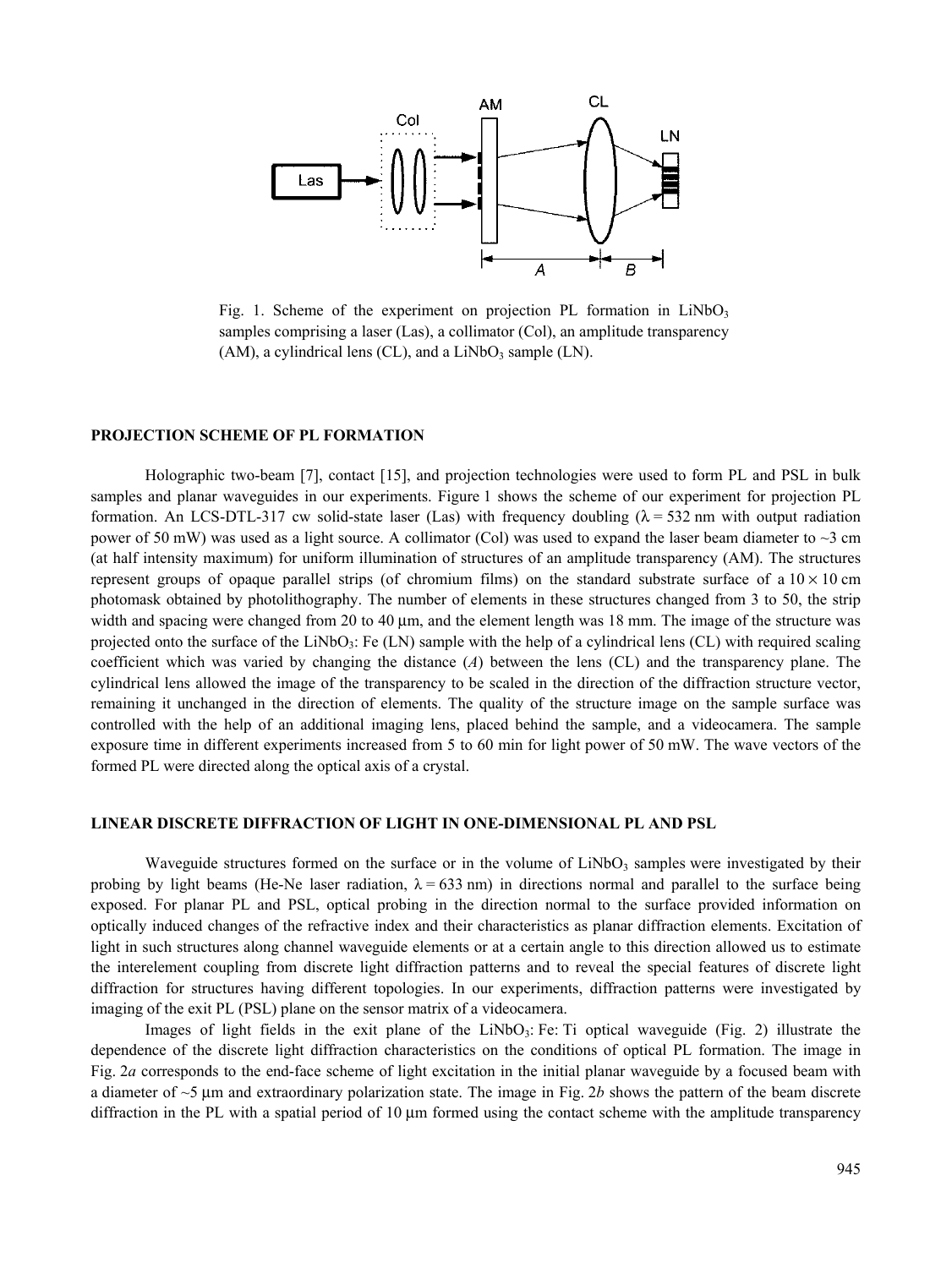

Fig. 2 Fig. 3

Fig. 2. Light field patterns in the exit plane of the planar waveguide before (*a*) and after PL formation (*b* and *c*) upon exposure to light through a mask (*b*) and by the holographic method (*c*).

Fig. 3. Light field patterns in the exit plane of the substrate upon light PL excitation in the bulk sample (*a* and *b*) and proton-implanted planar waveguide (*c*).

illuminated by incoherent UV radiation (the light intensity was  $\sim$  5 W/cm<sup>2</sup> and the exposure time was 30 s). The image in Fig. 2*c* corresponds to the pattern of discrete diffraction on PL with a period of 13 μm formed by the holographic method using radiation with  $\lambda$  = 532 nm (the light intensity was ~50 mW/cm<sup>2</sup> and the exposure time was 40 min). In this case, the diffraction patterns differed mainly due to the different PL periods.

Images shown in Fig. 3 illustrate the possibilities of the projective method of PL formation in bulk samples and planar waveguides from LiNbO<sub>3</sub>. The proton-implanted planar LiNbO<sub>3</sub>: Fe: H<sup>+</sup> waveguide was exposed to light. The waveguide system was formed by imaging of the multielement amplitude transparency structure onto the surface of the *X*-cut sample. The PL period was 20 μm for a 40-μm period of the transparency structure. The sample was exposed for 30 (Fig. 3*a* and *b*) and 40 min (Fig. 3*c*). The patterns shown in Fig. 3*a* and *b* were recorded for the PL excited in the substrate volume by parallel (*a*) and focused light beams (*b*). The pattern shown in Fig. 3*c* corresponds to excitation of one PL element induced in the planar waveguide. In this case, tunnel coupling between the neighboring PL elements was weak; therefore, light was trapped in the excited element. At the same time, light was slightly tunneled to the quasiplanar waveguide in the substrate (at the bottom of the image).

To form PSL in bulk samples or planar waveguides, basic one-dimensional PL with the period  $\Delta_b = 8-18$  μm and changes of the extraordinary refractive index  $\Delta n_e$  from  $3 \cdot 10^{-5}$  to  $10^{-4}$  were formed by using the two-beam holographic recording scheme. Then the parameters of the basic structure were modulated with the period  $\Lambda_m = 24$ – 60 μm by the holographic method as well. The wave vectors of basic and modulating PL were oriented along the optical axis of LiNbO<sub>3</sub> crystal; the ratio  $\Lambda_{m}/\Lambda_{b}$  varied from 3: 1 to 5: 1. The PL were formed and the channel waveguide structure parameters were modulated by light with  $\lambda = 532$  nm. The light intensity was in the range from 20 to 100 mW/cm2 , and the exposure time ranged from 3 to 30 min.

Information on the spatial light field evolution in PL and PSL can be obtained from the light intensity distribution in the exit plane under single-element excitation. In our experiments, these distributions were studied with the help of a videocamera. Images shown in Fig. 4 show light field patterns in the exit planes of the one-dimensional PSL induced in the LiNbO<sub>3</sub>: Fe sample volume (Fig.  $4a-c$ ) and in the planar LiNbO<sub>3</sub>: Fe: Ti waveguide (Fig.  $4d-f$ ). The patterns shown in Fig. 4*a* and *d* illustrate discrete light diffraction in the basic PL with periods of 12 and 13 μm, respectively. The patterns shown in Fig. 4*b*, *c*, *е*, and *f* show discrete light diffraction in PSL based on these basic structures with  $\Lambda_m/\Lambda_b = 3$ : 1 upon light excitation of different elements. A focused light beam with a diameter of  $\sim$ 10 μm,  $\lambda$  = 532 nm, and power of about 1 μW was used, which excluded manifestation of light self-action effects during measurements. For the basic PL, the light field patterns were symmetric about the excited waveguide element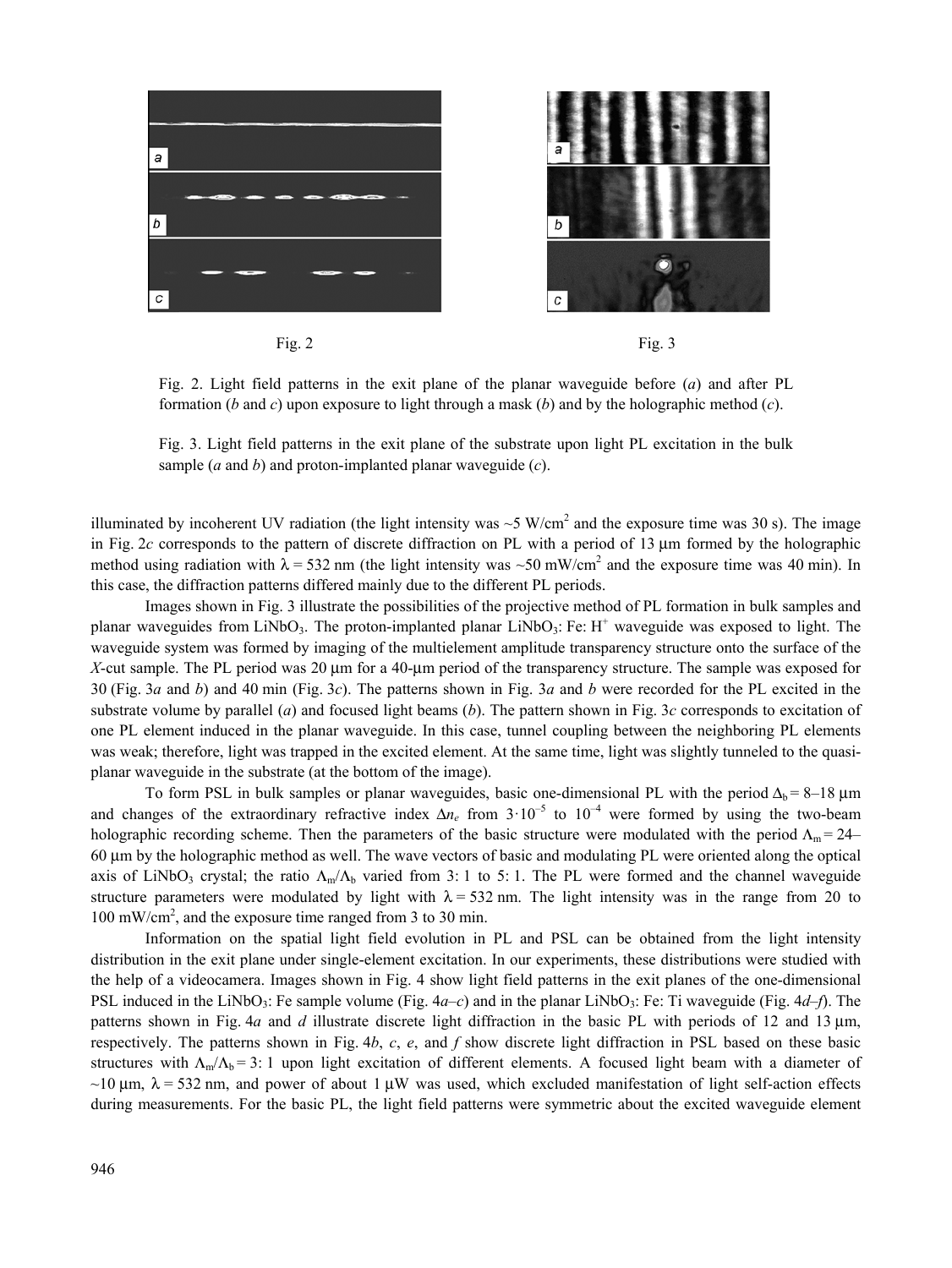

Fig. 4. Light field pattern in the exit PSL plane in the bulk LiNbO<sub>3</sub>:Fe sample and planar LiNbO3:Fe:Ti waveguide upon single-element excitation in basic PL (*a* and *d*) and PSL regions  $(b, c, e$  and  $f$ ).



Fig. 5. Results of numerical modeling of light field evolution in the process of light propagation in PSL with  $\Lambda_{m}/\Lambda_{b} = 3$  (*a–c*) and 4 (*d* and *e*).

(Fig. 4*a* and *d*), in good agreement with [1, 2]. However, the patterns of discrete light diffraction in PSL differed sharply for PSL excitation in different elements of the structure (Fig. 4*b*, *c*, *e*, and *f*). In this case, a strong asymmetry of light intensity distributions and even a complete suppression of the discrete diffraction effect were observed in the linear regime (Fig. 4*c*, *e*, and *f*). Analogous special features were also observed for optically induced PSL with other ratios of modulating and basic waveguide structure spatial periods.

The observed asymmetry of the discrete diffraction patterns and the localization of light energy in the linear regime under excitation of some waveguide elements are explained by a dependence of the PSL waveguide element parameters on their position in the structure. Hence it follows that the propagation constants of waveguide modes in these elements also differ. As a result, the efficiency of light power tunneling to the neighboring waveguide elements can sharply decrease, which causes the probability of linear light localization in the PSL to increase. Optical analogs of Anderson's localization [17] can be observed in cross sections of these structures for the stochastically modulated PL parameters, which also attract attention of the researchers to the optically modulated waveguide structures.

The possibility of linear light localization in the one-dimensional PSL is confirmed by the results of computer modeling of light field evolution in the process of light propagation in PSL with  $\Lambda_b = 12 \,\mu\text{m}$ ,  $\Lambda_m/\Lambda_b = 3$ , and a modulation depth of the basic PL of 0.01 (Fig. 5*а*), 0.1 (Fig. 5*b*), and 0.5 (Fig. 5*c*) under single-element excitation. In this case, light was excited in the PSL element with maximal change of the refractive index. For modeling, the beam propagation method was used. It can be seen that already for a basic PL modulation depth of 10% in the linear mode, the effect of discrete diffraction was significantly suppressed in the PL. The patterns shown in Fig. 5*d* and *e* correspond to the light intensity distributions in the PSL with  $\Lambda_m/\Lambda_b = 4$  and modulation depth of 50% under light excitation of some of its elements. In this case, the light power can be localized in one or groups of two or three PSL waveguide elements for fixed phase relations between the functions of refractive index profiles of the basic and modulating PL.